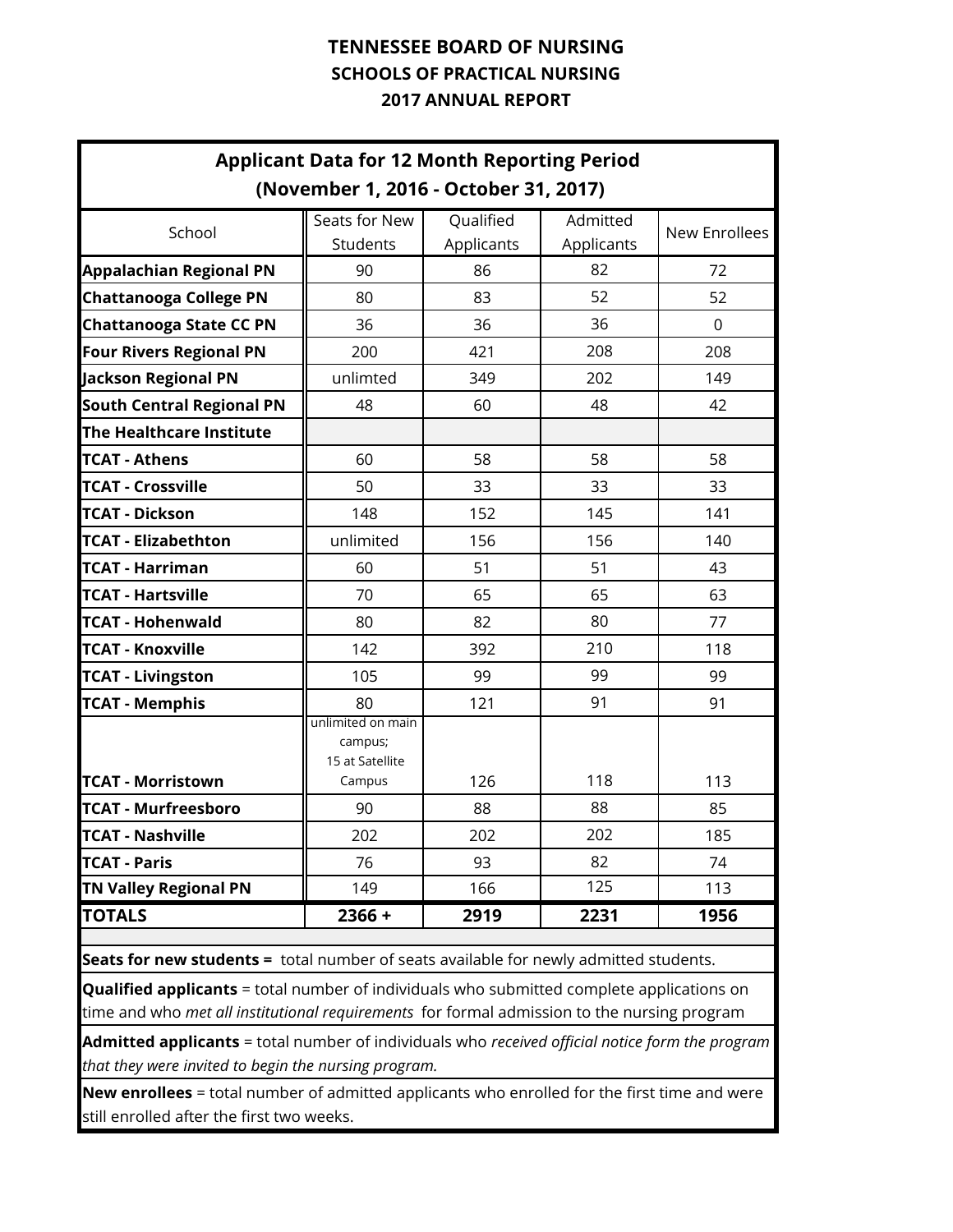|                                  |                |          |                |          | <b>ENROLLMENT DATA: FALL TERM CENSUS DATE</b> |                |                |          |
|----------------------------------|----------------|----------|----------------|----------|-----------------------------------------------|----------------|----------------|----------|
| School                           |                | 2014     |                | 2015     | 2016                                          |                |                | 2017     |
|                                  | Classes        | Enrolled | Classes        | Enrolled | Classes                                       | Enrolled       | Classes        | Enrolled |
| <b>Appalachian Regional PN</b>   | 4              | 92       | 4              | 78       | 3                                             | 60             | $\overline{2}$ | 82       |
| <b>Chattanooga College PN</b>    | 1              | 28       | 1              | 44       | $\overline{0}$                                | $\overline{0}$ | $\overline{2}$ | 25       |
| <b>Chattanooga State CC PN</b>   | 3              | 111      | $\overline{3}$ | 106      | 3                                             | 94             | 1              | 36       |
| <b>Four Rivers Regional PN</b>   | $\overline{7}$ | 132      | 8              | 128      | 8                                             | 150            | 8              | 183      |
| Jackson Regional PN              | $\overline{7}$ | 145      | $\overline{7}$ | 168      | $\overline{7}$                                | 167            | 4              | 98       |
| <b>South Central Regional PN</b> | 1              | 24       | 3              | 46       | 3                                             | 45             | $\overline{2}$ | 37       |
| The Healthcare Institute         |                |          |                |          |                                               |                |                |          |
| <b>TCAT - Athens</b>             | 1              | 39       | 1              | 43       | $\mathbf{1}$                                  | 44             | $\mathbf{1}$   | 58       |
| <b>TCAT - Crossville</b>         | $\overline{2}$ | 44       | $\overline{2}$ | 62       | $\overline{2}$                                | 80             | $\overline{2}$ | 56       |
| <b>TCAT - Dickson</b>            | $\overline{4}$ | 99       | $\overline{4}$ | 118      | $\overline{4}$                                | 114            | 5              | 126      |
| <b>TCAT - Elizabethton</b>       | 3              | 159      | $\overline{3}$ | 144      | 3                                             | 151            | 3              | 137      |
| <b>TCAT - Harriman</b>           | 1              | 45       | $\overline{2}$ | 63       | $\overline{2}$                                | 54             | $\overline{2}$ | 45       |
| <b>TCAT - Hartsville</b>         | 3              | 67       | 3              | 66       | $\overline{2}$                                | 43             | 2              | 63       |
| <b>TCAT - Hohenwald</b>          | 3              | 70       | 4              | 67       | $\overline{4}$                                | 66             | 4              | 80       |
| <b>TCAT - Knoxville</b>          | 3              | 114      | 3              | 126      | $\overline{4}$                                | 109            | $\overline{4}$ | 109      |
| <b>TCAT - Livingston</b>         | 4              | 67       | $\overline{4}$ | 86       | 3                                             | 91             | 3              | 83       |
| <b>TCAT - Memphis</b>            | 4              | 59       | $\mathbf{1}$   | 66       | $\overline{2}$                                | 71             | $\overline{2}$ | 69       |
| <b>TCAT - Morristown</b>         | 4              | 88       | $\overline{4}$ | 87       | $\overline{4}$                                | 87             | 5              | 117      |
| <b>TCAT - Murfreesboro</b>       | 1              | 27       | 3              | 69       | $\overline{2}$                                | 63             | 3              | 81       |
| <b>TCAT - Nashville</b>          | 3              | 118      | $\overline{4}$ | 128      | $\overline{4}$                                | 132            | 3              | 100      |
| <b>TCAT - Paris</b>              | $\overline{4}$ | 106      | 3              | 78       | $\overline{4}$                                | 77             | $\overline{4}$ | 70       |
| <b>TN Valley Regional PN</b>     | 4              | 86       | $\overline{4}$ | 108      | 4                                             | 110            | 5              | 102      |
| <b>TOTAL</b>                     | 67             | 1720     | 71             | 1881     | 69                                            | 1808           | 67             | 1757     |
|                                  |                |          |                |          |                                               |                |                |          |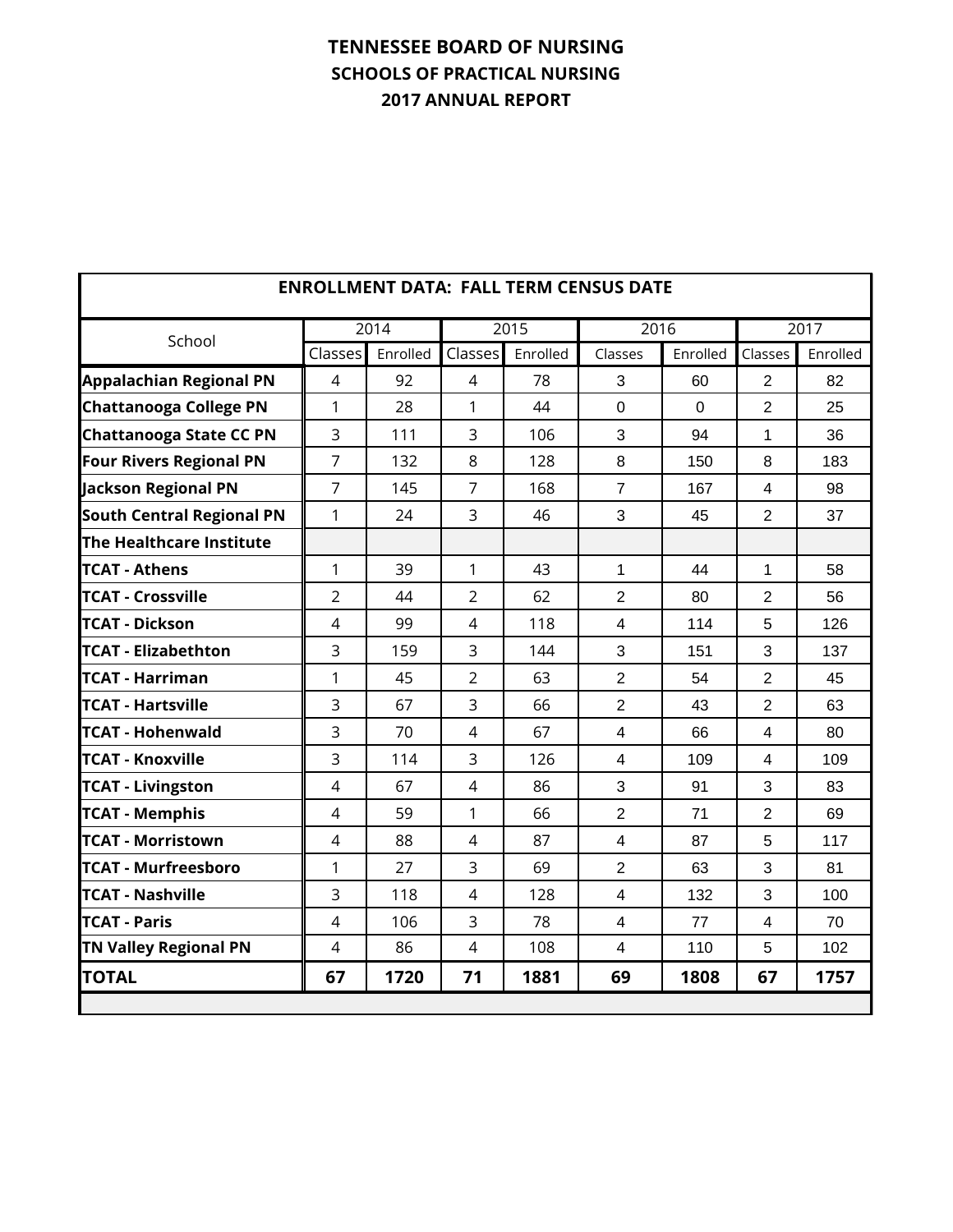|                                   | <b>Graduation Data for 12 Month Reporting Period</b><br>(November 1, 2016 - October 31, 2017) |      |      |      |          |
|-----------------------------------|-----------------------------------------------------------------------------------------------|------|------|------|----------|
| School                            | 2013                                                                                          | 2014 | 2015 | 2016 | 2017     |
| <b>Appalachian Regional PN</b>    | 66                                                                                            | 47   | 76   | 60   | 43       |
| <b>Chattannoga College PN</b>     | 22                                                                                            | 16   | 17   | 20   | $\Omega$ |
| <b>Chattanooga State CC PN</b>    | 91                                                                                            | 89   | 101  | 99   | 50       |
| <b>Four Rivers Regional PN</b>    | 116                                                                                           | 89   | 76   | 92   | 144      |
| <b>Jackson Regional PN</b>        | 104                                                                                           | 111  | 110  | 120  | 133      |
| <b>Plateau-Valley Regional PN</b> | 78                                                                                            | 69   | 14   |      |          |
| <b>South Central Regional PN</b>  | 23                                                                                            | 21   | 17   | 41   | 36       |
| The Healthcare Institute          |                                                                                               |      |      |      |          |
| <b>TCAT - Athens</b>              | 17                                                                                            | 34   | 34   | 38   | 32       |
| <b>TCAT - Crossville</b>          |                                                                                               |      | 32   | 39   | 34       |
| <b>TCAT - Dickson</b>             | 91                                                                                            | 98   | 84   | 90   | 107      |
| <b>TCAT - Elizabethton</b>        | 141                                                                                           | 115  | 125  | 115  | 126      |
| <b>TCAT - Harriman</b>            |                                                                                               |      | 32   | 36   | 25       |
| <b>TCAT - Hartsville</b>          | 71                                                                                            | 64   | 51   | 50   | 31       |
| <b>TCAT - Hohenwald</b>           | 55                                                                                            | 63   | 58   | 58   | 62       |
| <b>TCAT - Knoxville</b>           | 106                                                                                           | 115  | 105  | 107  | 82       |
| <b>TCAT - Livingston</b>          | 85                                                                                            | 72   | 58   | 76   | 81       |
| <b>TCAT - Memphis</b>             | 44                                                                                            | 46   | 40   | 46   | 32       |
| <b>TCAT - Morristown</b>          | 66                                                                                            | 65   | 61   | 70   | 70       |
| <b>TCAT - Murfreesboro</b>        |                                                                                               |      | 27   | 59   | 48       |
| <b>TCAT - Nashville</b>           | 75                                                                                            | 84   | 80   | 78   | 82       |
| <b>TCAT - Paris</b>               | 69                                                                                            | 51   | 43   | 69   | 48       |
| <b>TN Valley Regional PN</b>      | 110                                                                                           | 113  | 79   | 66   | 86       |
| <b>TOTAL</b>                      | 1430                                                                                          | 1362 | 1320 | 1429 | 1352     |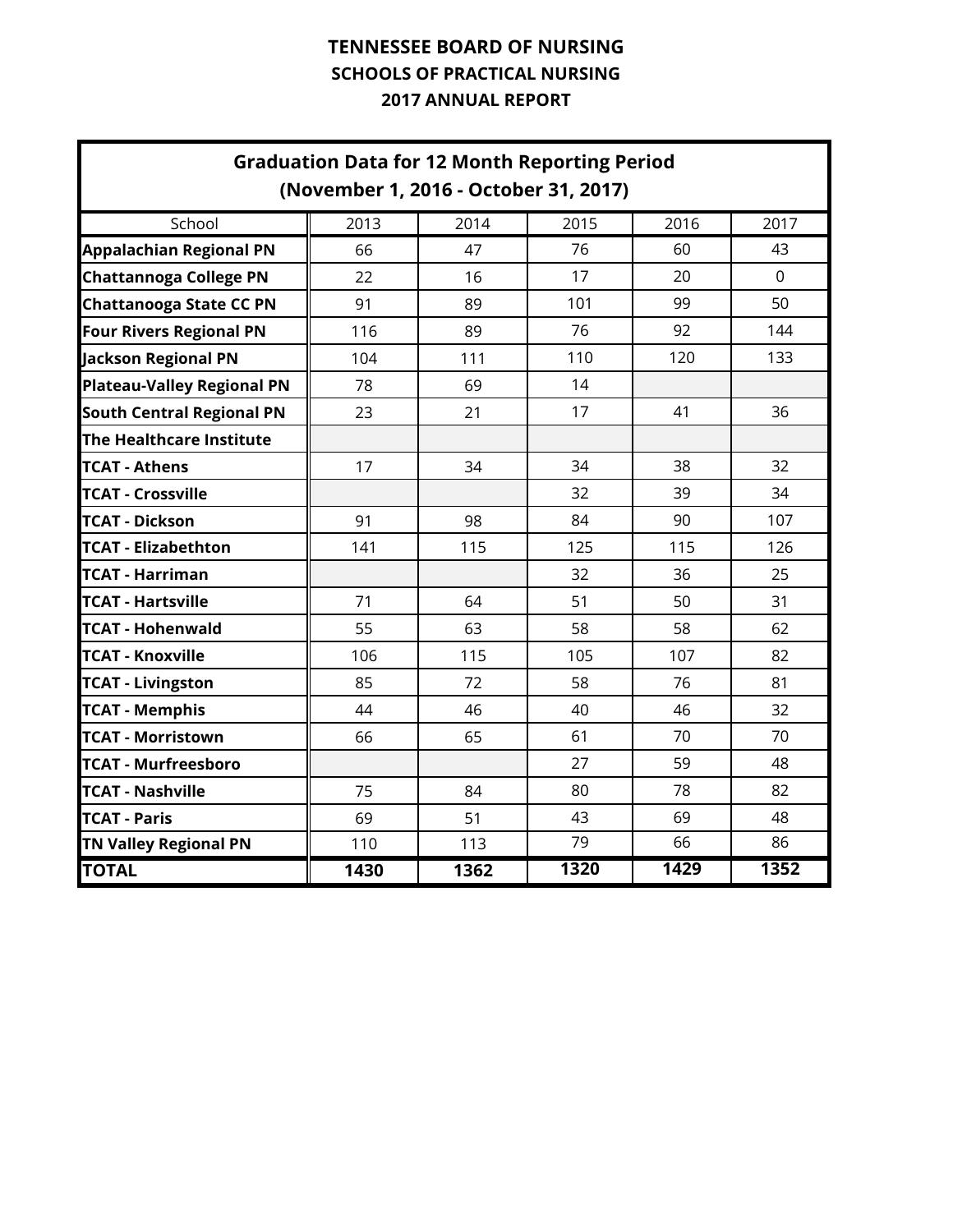| <b>TENNESSEE PRACTICAL NURSING PROGRAMS</b> | <b>2017 ADDITIONAL DATA</b> |                        |                                |                                        |  |
|---------------------------------------------|-----------------------------|------------------------|--------------------------------|----------------------------------------|--|
| School                                      | Articulation<br>Agreements  | <b>Predicator Test</b> | Predictor<br><b>Test Score</b> | Maximum<br>Simulation in<br>any course |  |
| <b>Appalachian Regional PN</b>              | No                          | <b>ATI</b>             | 90%                            | 25%                                    |  |
| <b>Chattanooga College PN</b>               | No                          | <b>HESI</b>            | 950                            | 0%                                     |  |
| <b>Chattanooga State CC PN</b>              | No                          | <b>HESI</b>            | 850                            | 25%                                    |  |
| <b>Four Rivers Regional PN</b>              | No                          | <b>HESI</b>            | 900                            | 50%                                    |  |
| Jackson Regional PN                         | No                          | Kaplan                 | 65%                            | 24%                                    |  |
| <b>South Central Reg PN</b>                 | No                          | None                   | N/A                            | 10%                                    |  |
| The Healthcare Institute                    | No                          | <b>HESI</b>            | 80                             | 20%                                    |  |
| <b>TCAT - Athens</b>                        | No                          | Kaplan                 | 76                             | 0%                                     |  |
| <b>TCAT - Crossville</b>                    | No                          | <b>ATI</b>             | 90%                            | 20%                                    |  |
| <b>TCAT - Dickson</b>                       | No                          | <b>HESI</b>            | No Req.                        | 15%                                    |  |
| <b>TCAT - Elizabethton</b>                  | No                          | <b>ATI</b>             | 85%                            | 25%                                    |  |
| <b>TCAT - Harriman</b>                      | No                          | Kaplan                 | 70                             | 40%                                    |  |
| <b>TCAT - Hartsville</b>                    | No                          | None                   | N/A                            | 30%                                    |  |
| <b>TCAT - Hohenwald</b>                     | Yes                         | None                   | N/A                            | 10%                                    |  |
| <b>TCAT - Knoxville</b>                     | Yes                         | ATI                    | 85%                            | 15%                                    |  |
| <b>TCAT - Livingston</b>                    | No                          | Kaplan                 | 76-94%                         | 25%                                    |  |
| <b>TCAT - Memphis</b>                       | No                          | Kaplan/NLN             | 75%                            | 10%                                    |  |
| <b>TCAT - Morristown</b>                    | Yes                         | Kaplan                 | 60                             | 25%                                    |  |
| <b>TCAT - Murfreesboro</b>                  | No                          | Kaplan                 | 76                             | 10%                                    |  |
| <b>TCAT - Nashville</b>                     | No                          | Kaplan                 | 73                             | 25%                                    |  |
| <b>TCAT - Paris</b>                         | No                          | <b>HESI</b>            | 850                            | 30%                                    |  |
| <b>TN Valley Regional PN</b>                | No                          | HESI/Kaplan            | 850/76                         | 25%                                    |  |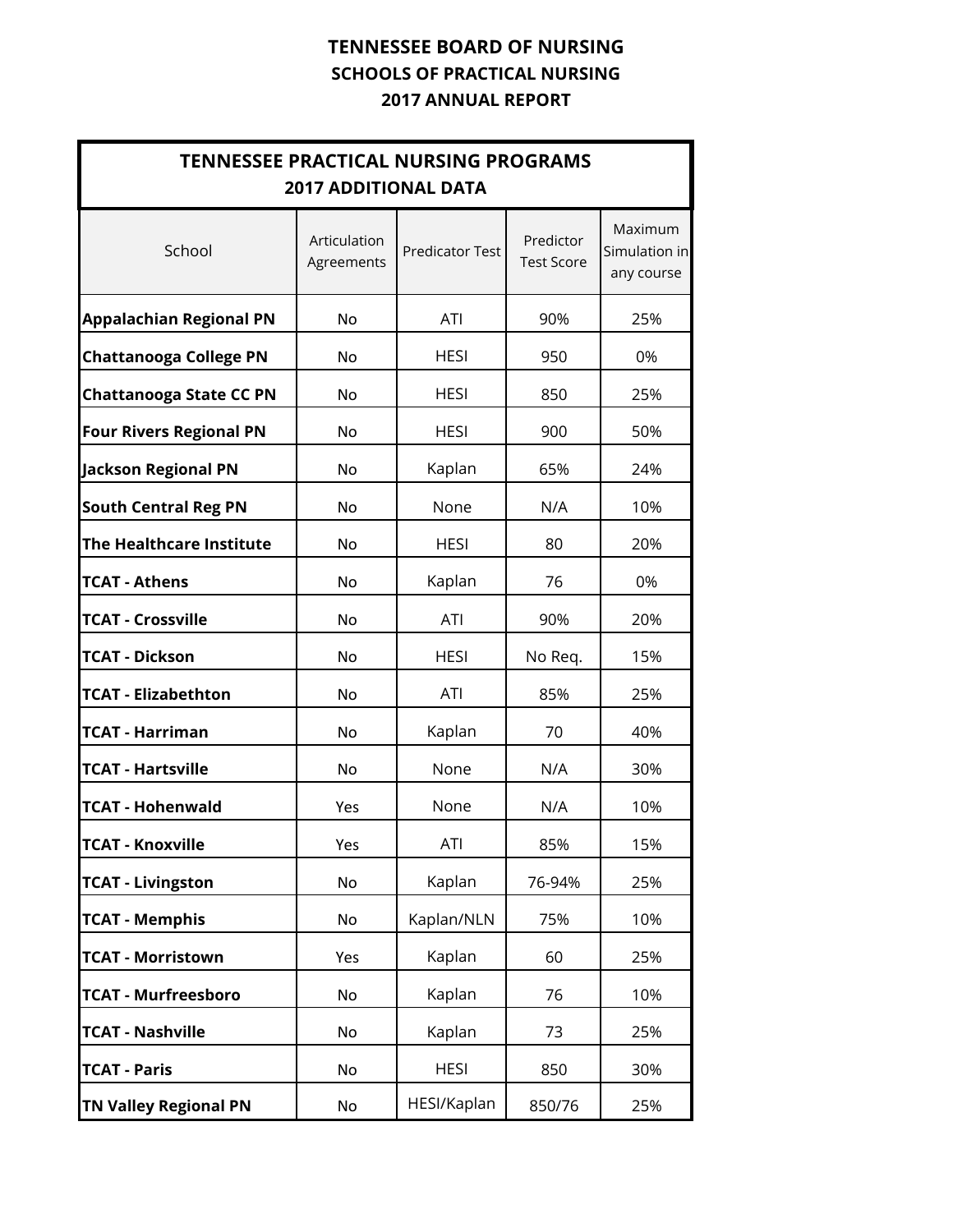#### **TENNESSEE PRACTICAL NURSING PROGRAMS**

**2017 ANNUAL REPORT FULL-TIME FACULTY**

| School                           |                | Full-time faculty |                |                |                | Age of faculty |              | By Highest Nursing Degree |          |                |                |                |              |
|----------------------------------|----------------|-------------------|----------------|----------------|----------------|----------------|--------------|---------------------------|----------|----------------|----------------|----------------|--------------|
|                                  | Number         | Vacancy           | $30$ yr        | $31 - 40$      | $41 - 50$      | $51 - 60$      | 61-70        | $>70$ yr                  | Diploma  | <b>AD</b>      | <b>BSN</b>     | <b>MSN</b>     | Doc          |
| <b>Appalachian Regional PN</b>   | 5              | 0                 | $\mathbf{0}$   | $\Omega$       | 3              | $\overline{2}$ | $\Omega$     | $\Omega$                  | 0        | $\mathbf{1}$   | 4              | 0              | $\Omega$     |
| <b>Chattanooga College PN</b>    | 3              | $\Omega$          | $\Omega$       | $\overline{2}$ | 1              | $\Omega$       | $\Omega$     | $\Omega$                  | $\Omega$ | $\Omega$       | 2              | 1              | $\Omega$     |
| Chattanooga State CC PN          | 1              | 0                 | $\mathbf 0$    | $\Omega$       | $\mathbf{0}$   | 1              | $\mathbf 0$  | $\Omega$                  | $\Omega$ | $\mathbf 0$    | $\Omega$       | 1              | $\mathbf 0$  |
| <b>Four Rivers Regional PN</b>   | 9              | $\Omega$          | $\mathbf{1}$   | 3              | 4              | 1              | $\Omega$     | $\Omega$                  | $\Omega$ | 4              | 5              | $\Omega$       | $\Omega$     |
| <b>Jackson Regional PN</b>       | $\overline{7}$ | 1                 | $\mathbf{0}$   | $\Omega$       | $\overline{2}$ | 5              | $\Omega$     | $\Omega$                  | $\Omega$ | 3              | 3              | 1              | $\mathbf 0$  |
| <b>South Central Regional PN</b> | 3              | $\Omega$          | $\Omega$       | $\mathbf{1}$   | 1              | 1              | $\Omega$     | $\Omega$                  | $\Omega$ | 1              | $\overline{2}$ | 0              | $\Omega$     |
| The Healthcare Institute         | $\overline{2}$ | $\Omega$          | $\mathbf{0}$   | 1              | $\Omega$       | 1              | $\Omega$     | $\Omega$                  | $\Omega$ | $\Omega$       | 1              | 1              | $\mathbf 0$  |
| <b>TCAT - Athens</b>             | 3              | $\Omega$          | $\mathbf{1}$   | $\Omega$       | $\Omega$       | 1              | $\mathbf{1}$ | $\Omega$                  | $\Omega$ | 1              | $\overline{2}$ | $\Omega$       | $\mathbf 0$  |
| <b>TCAT - Crossville</b>         | 4              | $\Omega$          | $\Omega$       | $\Omega$       | $\overline{2}$ | $\overline{2}$ | $\Omega$     | $\Omega$                  | $\Omega$ | 1              | 3              | $\Omega$       | $\Omega$     |
| <b>TCAT - Dickson</b>            | 7              | $\Omega$          | $\mathbf{1}$   | $\Omega$       | 3              | 3              | $\Omega$     | $\Omega$                  | $\Omega$ | 4              | 2              | $\mathbf{1}$   | $\Omega$     |
| <b>TCAT - Elizabethton</b>       | 5              | $\overline{2}$    | $\Omega$       | 1              | 1              | $\overline{2}$ | $\mathbf{1}$ | $\Omega$                  | $\Omega$ | 1              | $\mathcal{P}$  | $\overline{2}$ | $\Omega$     |
| <b>TCAT - Harriman</b>           | 2              | $\mathbf{1}$      | $\Omega$       | $\mathbf{1}$   | $\Omega$       | 1              | $\Omega$     | $\Omega$                  | 0        | $\Omega$       | $\overline{2}$ | 0              | $\Omega$     |
| <b>TCAT - Hartsville</b>         | 3              | $\Omega$          | $\Omega$       | $\Omega$       | $\overline{2}$ | 1              | $\Omega$     | $\Omega$                  | $\Omega$ | $\overline{2}$ | $\mathbf{1}$   | $\Omega$       | $\Omega$     |
| <b>TCAT - Hohenwald</b>          | 5              | $\Omega$          | $\Omega$       | $\Omega$       | 1              | 3              | $\mathbf{1}$ | $\Omega$                  | $\Omega$ | 3              | 2              | 0              | 0            |
| <b>TCAT - Knoxville</b>          | 7              | $\Omega$          | $\Omega$       | $\Omega$       | 1              | 4              | $\mathbf{1}$ | $\mathbf{1}$              | 1        | $\Omega$       | 5              | 1              | $\Omega$     |
| <b>TCAT - Livingston</b>         | 4              | $\Omega$          | $\mathbf{1}$   | $\Omega$       | $\Omega$       | $\overline{2}$ | $\mathbf{1}$ | $\Omega$                  | 0        | 2              | $\overline{2}$ | 0              | $\Omega$     |
| <b>TCAT - Memphis</b>            | 5              | 0                 | 0              | $\Omega$       | 3              | 1              | $\mathbf{1}$ | $\Omega$                  | 0        | 1              | 1              | 3              | 0            |
| <b>TCAT - Morristown</b>         | 8              | 0                 | $\overline{0}$ | $\Omega$       | 3              | 5              | $\Omega$     | $\Omega$                  | $\Omega$ | 2              | 5              | 1              | $\mathbf 0$  |
| <b>TCAT - Murfreesboro</b>       | 5              | $\Omega$          | $\overline{0}$ | $\Omega$       | $\overline{2}$ | $\overline{2}$ | $\mathbf{1}$ | $\Omega$                  | $\Omega$ | $\Omega$       | 4              | 1              | 0            |
| <b>TCAT - Nashville</b>          | 8              | $\Omega$          | $\overline{0}$ | $\Omega$       | $\overline{2}$ | 4              | $\mathbf{1}$ | 1                         | 0        | 2              | 3              | 3              | 0            |
| <b>TCAT - Paris</b>              | 6              | 0                 | $\mathbf{0}$   | 4              | 1              | 1              | $\Omega$     | $\Omega$                  | $\Omega$ | 3              | 3              | 0              | 0            |
| <b>TN Valley Regional PN</b>     | 6              | 0                 | $\mathbf{1}$   | 1              | $\overline{2}$ | 1              | $\mathbf{1}$ | $\Omega$                  | 0        | 5              | $\mathbf{1}$   | $\Omega$       | $\mathbf 0$  |
| <b>TOTALS</b>                    | 108            | 4                 | 5              | 14             | 34             | 44             | 9            | $\overline{2}$            | 1        | 36             | 55             | 16             | $\mathbf{0}$ |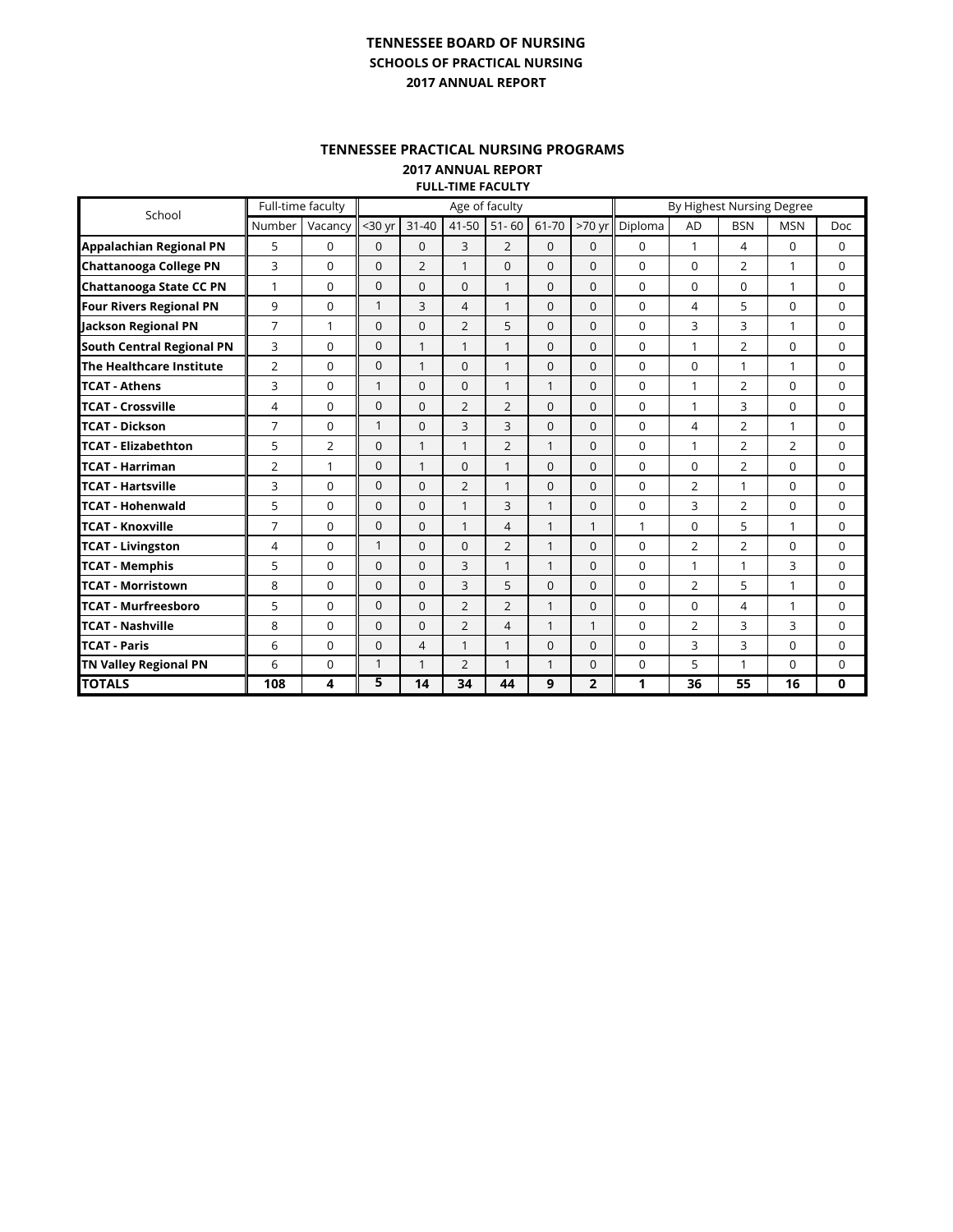**PART-TIME FACULTY**

| <b>School</b>                               | <b>PT Faculty</b> |              | <b>Age of Faculty</b> |                |                |                |                | <b>By Highest Nursing Degree</b> |             |                |                |              |                |
|---------------------------------------------|-------------------|--------------|-----------------------|----------------|----------------|----------------|----------------|----------------------------------|-------------|----------------|----------------|--------------|----------------|
|                                             | Number            | Vacancy      | $30$ yr               | $31 - 40$      | 41-50          | $51 - 60$      | 61-70          | >70 yr                           | Diploma     | <b>AD</b>      | <b>BSN</b>     | <b>MSN</b>   | <b>Doc</b>     |
| <b>Appalachian Regional</b>                 |                   |              |                       |                |                |                |                |                                  |             |                |                |              |                |
| PN                                          | $\mathbf 0$       | 1            | $\mathbf 0$           | $\overline{0}$ | $\mathbf{0}$   | 0              | $\mathbf 0$    | $\mathbf 0$                      | 0           | 0              | $\mathbf 0$    | 0            | 0              |
| <b>Chattanooga College</b>                  |                   |              |                       |                |                |                |                |                                  |             |                |                |              |                |
| PN                                          | 6                 | 0            | $\mathbf 0$           | $\overline{0}$ | $\overline{2}$ | 1              | 1              | 2                                | 0           | 1              | 3              | 1            | 1              |
| <b>Chattanooga State CC</b>                 |                   |              |                       |                |                |                |                |                                  |             |                |                |              |                |
| PN<br><b>Four Rivers Regional</b>           | $\overline{7}$    | 0            | $\mathbf 0$           | 3              | $\mathbf{0}$   | 1              | $\mathbf 0$    | 3                                | 0           | 2              | 3              | 1            | $\mathbf{1}$   |
| PN                                          | 3                 | 5            | $\mathbf 0$           | $\Omega$       | 1              | 1              | 1              | $\Omega$                         | 0           | $\overline{2}$ | 1              | $\Omega$     | 0              |
|                                             |                   |              |                       |                |                |                |                |                                  |             |                |                |              |                |
| Jackson Regional PN<br><b>South Central</b> | 6                 | $\mathbf{1}$ | $\mathbf{1}$          | 1              | $\overline{2}$ | $\mathbf{1}$   | $\mathbf{1}$   | $\Omega$                         | $\mathbf 0$ | $\overline{2}$ | $\overline{4}$ | $\Omega$     | $\mathbf 0$    |
| <b>Regional PN</b>                          | $\overline{2}$    | 0            | $\mathbf{1}$          | $\mathbf 0$    | 1              | 0              | $\mathbf{0}$   | $\overline{0}$                   | $\mathbf 0$ | $\overline{2}$ | 0              | 0            | 0              |
| <b>The Healthcare</b>                       |                   |              |                       |                |                |                |                |                                  |             |                |                |              |                |
| Institute                                   | 3                 | 1            | $\mathbf{0}$          | 1              | 1              | $\mathbf{1}$   | $\Omega$       | $\Omega$                         | 0           | 0              | 3              | 0            | 0              |
| <b>TCAT - Athens</b>                        | $\mathbf{1}$      | $\Omega$     | $\mathbf 0$           | $\overline{0}$ | 1              | $\Omega$       | $\mathbf 0$    | $\Omega$                         | 1           | $\Omega$       | 0              | $\Omega$     | 0              |
| <b>TCAT - Crossville</b>                    | 6                 | $\Omega$     | $\mathbf 0$           | $\Omega$       | $\Omega$       | $\mathbf{1}$   | $\overline{2}$ | 3                                | 1           | $\mathbf{1}$   | 3              | $\mathbf{1}$ | $\Omega$       |
| <b>TCAT - Dickson</b>                       | 6                 | 0            | $\mathbf 0$           | 1              | 3              | $\Omega$       | $\overline{2}$ | $\overline{0}$                   | $\mathbf 0$ | 2              | 4              | $\Omega$     | $\mathbf 0$    |
| <b>TCAT - Elizabethton</b>                  | 5                 | $\Omega$     | $\mathbf{0}$          | $\Omega$       | 3              | $\Omega$       | $\mathbf{1}$   | $\overline{2}$                   | 0           | 2              | 4              | $\Omega$     | $\mathbf 0$    |
| <b>TCAT - Harriman</b>                      | $\overline{7}$    | $\mathbf 0$  | $\overline{2}$        | 1              | $\overline{2}$ | 1              | $\mathbf{1}$   | $\overline{0}$                   | 3           | $\overline{2}$ | $\overline{2}$ | 0            | $\mathbf 0$    |
| <b>TCAT - Hartsville</b>                    | 3                 | $\Omega$     | $\Omega$              | $\Omega$       | 1              | $\Omega$       | $\overline{2}$ | $\Omega$                         | $\Omega$    | $\overline{2}$ | $\mathbf{1}$   | $\Omega$     | $\Omega$       |
| <b>TCAT - Hohenwald</b>                     | $\mathbf{1}$      | 0            | $\mathbf{0}$          | $\mathbf 0$    | $\Omega$       | 1              | $\Omega$       | $\Omega$                         | $\mathbf 0$ | $\mathbf{1}$   | $\mathbf 0$    | $\Omega$     | $\mathbf 0$    |
| <b>TCAT - Knoxville</b>                     | $\overline{7}$    | $\Omega$     | $\mathbf 0$           | $\Omega$       | $\overline{2}$ | $\overline{2}$ | 3              | $\Omega$                         | $\mathbf 0$ | $\Omega$       | 6              | $\mathbf{1}$ | $\mathbf 0$    |
| <b>TCAT - Livingston</b>                    | $\overline{2}$    | 0            | $\mathbf 0$           | 1              | $\mathbf{0}$   | 0              | 1              | $\overline{0}$                   | 0           | 2              | $\mathbf 0$    | 0            | 0              |
| <b>TCAT - Memphis</b>                       | $\overline{2}$    | $\Omega$     | $\mathbf 0$           | $\Omega$       | $\Omega$       | $\mathbf{1}$   | $\mathbf{1}$   | $\Omega$                         | $\Omega$    | $\overline{0}$ | $\overline{2}$ | $\Omega$     | $\Omega$       |
| <b>TCAT - Morristown</b>                    | 3                 | $\Omega$     | $\mathbf 0$           | $\overline{2}$ | $\Omega$       | $\Omega$       | $\mathbf{1}$   | $\Omega$                         | $\Omega$    | 1              | $\mathbf{1}$   | $\mathbf{1}$ | $\mathbf 0$    |
| <b>TCAT - Murfreesboro</b>                  | $\overline{2}$    | $\Omega$     | $\mathbf 0$           | $\Omega$       | $\overline{2}$ | $\Omega$       | $\Omega$       | $\Omega$                         | $\Omega$    | $\mathbf{1}$   | 1              | $\Omega$     | $\mathbf 0$    |
| <b>TCAT - Nashville</b>                     | 2                 | 1            | 0                     | $\overline{2}$ | $\mathbf{0}$   | 0              | $\mathbf 0$    | $\overline{0}$                   | 0           | 0              | 1              | 1            | 0              |
| <b>TCAT - Paris</b>                         | $\mathbf 0$       | $\mathbf 0$  | $\mathbf 0$           | $\mathbf 0$    | 0              | $\Omega$       | $\Omega$       | $\Omega$                         | $\mathbf 0$ | 0              | $\mathbf 0$    | 0            | $\mathbf 0$    |
| <b>TN Valley Regional</b>                   |                   |              |                       |                |                |                |                |                                  |             |                |                |              |                |
| PN                                          | 5                 | $\mathbf{1}$ | $\mathbf 0$           | $\overline{2}$ | $\Omega$       | 1              | $\overline{2}$ | $\Omega$                         | 0           | 4              | 0              | 1            | $\mathbf 0$    |
| <b>TOTALS</b>                               | $\overline{79}$   | 10           | $\overline{4}$        | 14             | 21             | 12             | 19             | 10                               | 5           | 27             | 39             | 7            | $\overline{2}$ |